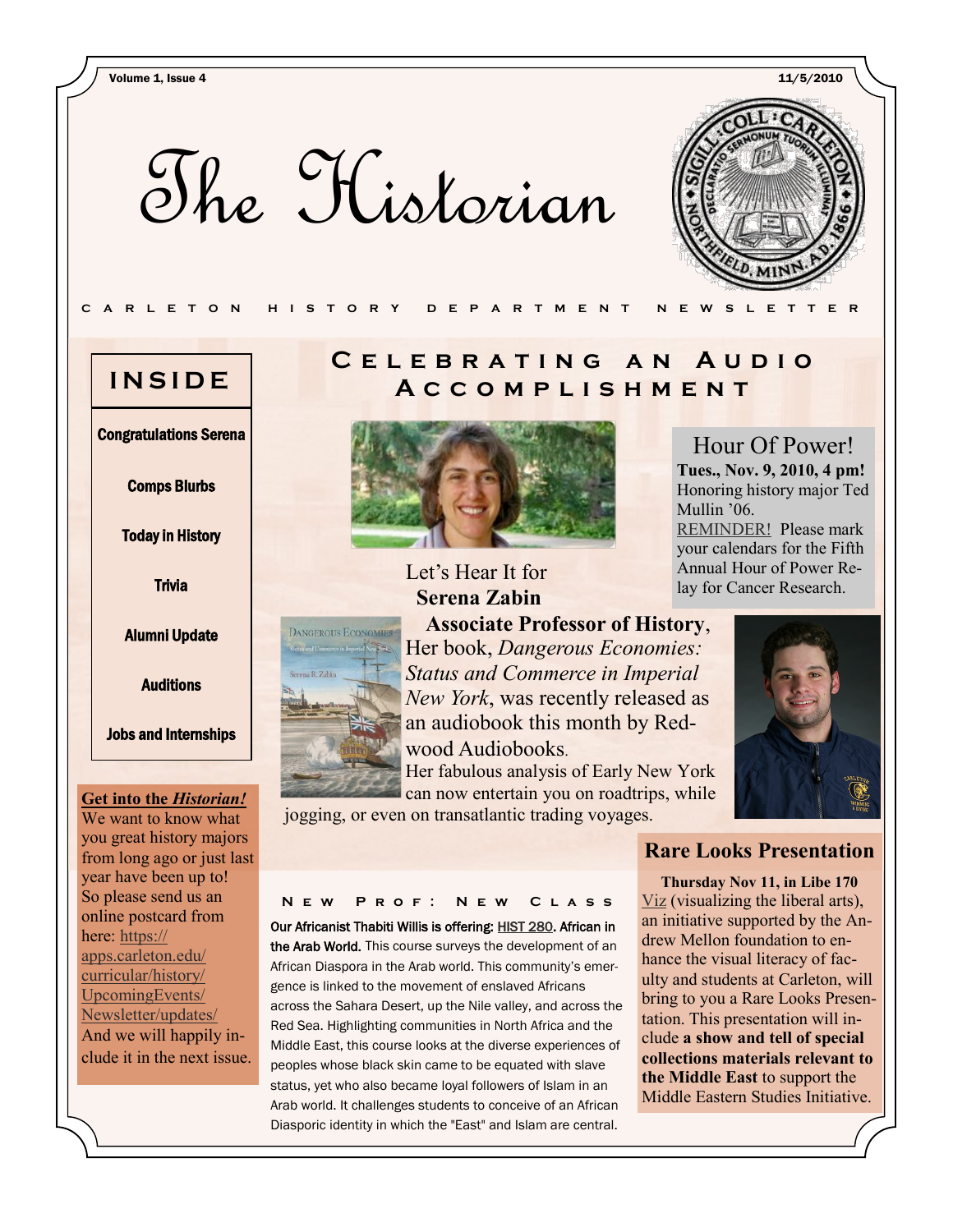### SNIPPETS OF COMPS: HOW SENIORS WILL SPEND THEIR WINTERS

The seniors of 2011 have received the go-ahead to research their comps. The diversity and creativity of the projects are astounding. Below are a few examples. If you have any advice, sources, stories, or help that you would like to offer the intrepid investigators, feel free to contact them!

Rachel Schwartz— New York, NY: I plan to look at the development and fundraising techniques of early private charity organizations in New York City during the turn of the twentieth century. By exploring the relationships and communication between the organizations and their wealthy donors, I intend to discover what early conceptions of "philanthropy", "worthiness" and "neediness" looked like.

Moshe E. Lavi— Sderot, Israel: I will be examining the manner in which Great Britain decided willingly, in the midst of the bitter and devastating Great War, to support the Zionist Movement and the idea of establishing a national home for the Jewish people in the Land of Israel. Using a variety of official governmental documents and papers, I hope to reveal the reasons behind Britain's decision and shall argue that her decision to support Zionism was not based entirely on rational and realistic calculations.



Rob Kaye— Portland, OR: I will be researching the cultural history of Bonneville Dam on the Columbia River, using newspapers from the 1930s and government documents. I

hope to uncover why public perception of the dam changed from a positive view of a make-work project, to a negative view of a salmon killing behemoth from the 1920s-1960s.

Kittle Evenson— Northfield, MN: I will be analyzing memoirs, autobiographies and periodic publications written by German women during Germany's colonial period, 1884-1919. From these works I will determine how they conceptualized of themselves as active participants in a colonial empire.



Anna Wada— Tokyo, Japan: I will investigate the "minute of silence" that was used as a national strategy in 1930s Japan to commemorate the building of the Manchu State and as an incentive for civilians to cooperate with the Sino-Japanese War.

Marc Boyce— Burr Ridge, IL: I am asking, what role did discipline and the King's Musketeers play in the subordination of the military nobility in 17th century absolutist France. (editors' note, we also wish to look into how Galileo's investigation of the milky way provoked snickers in York, England's national mints.)

Zoe Harris— San Francisco, CA: I will be exploring Depression Era radio and the way female audiences interacted with the medium. By investigating the perspective of the listener I hope to illuminate the communities that were created over the airwaves and the significance of radio programming in daily life.



Logan Nash— Knoxville, TN: I will be conducting an exploration of how gentrification affected the development and residential culture of the Barbican public housing estate in post-World War II London.



Kristina Taketomo— Ridgewood, NJ: I'm looking at memoirs, guidebooks, and advertising from Airstream Trailer Corporation's *Spectacular International Caravan Tours* in effort to determine the essence of American domesticity in the late 1950's. How and why did the captains and crews of these "land-yachts" gallivanting across Europe, along the silk road, or from Cape Town to Cairo ensure that home (in both the ideological and political sense) is where you park it?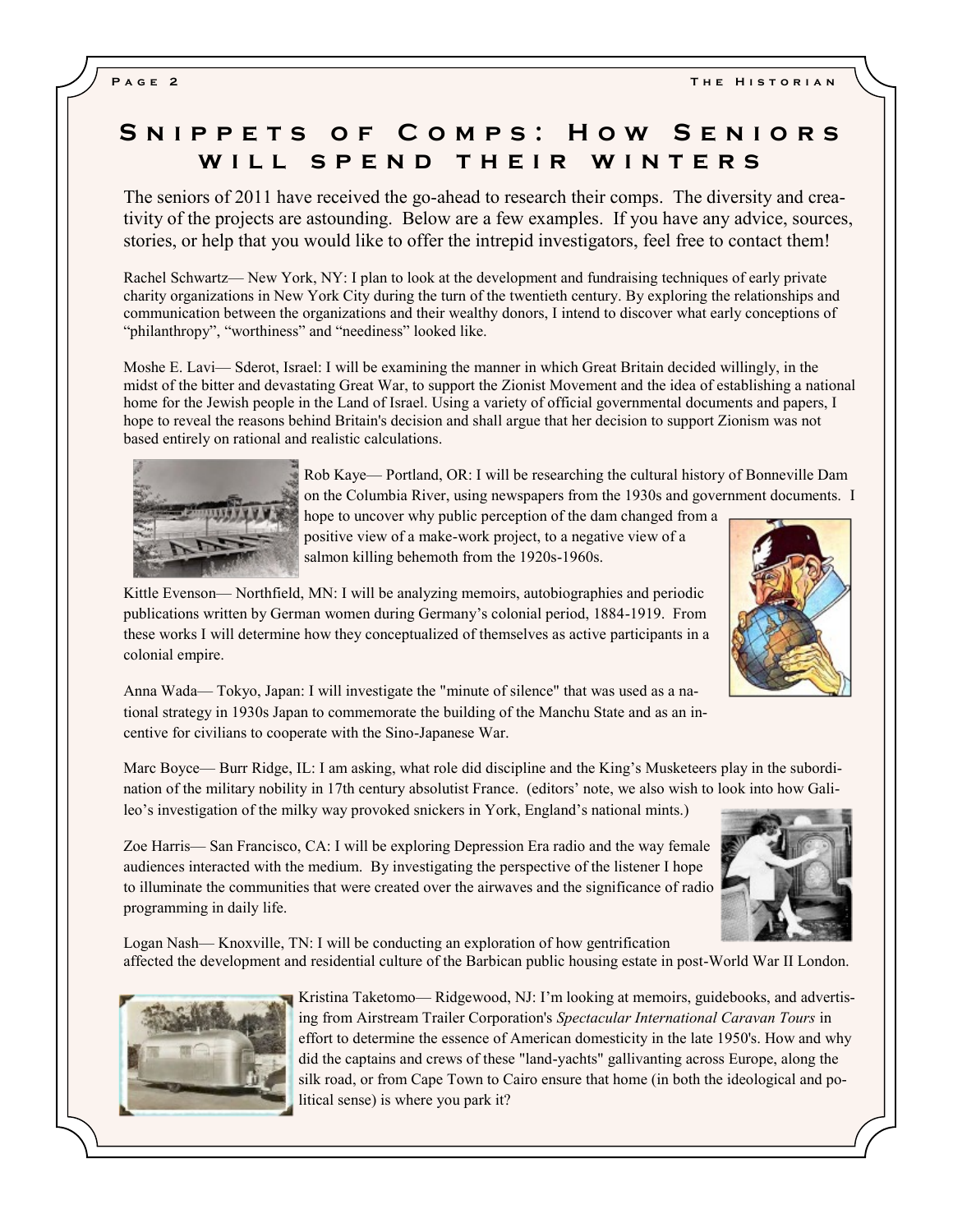### **N o v e m b e r 5 t h I n H i s t o r y**



[1605](http://en.wikipedia.org/wiki/1605) – [Gunpowder Plot:](http://en.wikipedia.org/wiki/Gunpowder_Plot) A conspiracy led by [Robert Catesby](http://en.wikipedia.org/wiki/Robert_Catesby) to blow up the English [Houses of Parliament](http://en.wikipedia.org/wiki/Palace_of_Westminster) is thwarted when Sir [Thomas Knyvet,](http://en.wikipedia.org/wiki/Thomas_Knyvet,_1st_Baron_Knyvet) a justice of the peace, who found [Guy Fawkes](http://en.wikipedia.org/wiki/Guy_Fawkes) in a cellar below the [House](http://en.wikipedia.org/wiki/House_of_Lords)  [of Lords.](http://en.wikipedia.org/wiki/House_of_Lords)

[1688](http://en.wikipedia.org/wiki/1688) – [Glorious Revolution](http://en.wikipedia.org/wiki/Glorious_Revolution) begins: [William of Orange l](http://en.wikipedia.org/wiki/William_III_of_England)ands at [Brixham.](http://en.wikipedia.org/wiki/Brixham)

[1862](http://en.wikipedia.org/wiki/1862) – [American Civil War:](http://en.wikipedia.org/wiki/American_Civil_War) [Abraham Lincoln](http://en.wikipedia.org/wiki/Abraham_Lincoln) removes [George B.](http://en.wikipedia.org/wiki/George_B._McClellan)  [McClellan](http://en.wikipedia.org/wiki/George_B._McClellan) as commander of the [Union Army](http://en.wikipedia.org/wiki/Union_Army) for the second and final time.

[1940](http://en.wikipedia.org/wiki/1940) – [Franklin D. Roosevelt](http://en.wikipedia.org/wiki/Franklin_D._Roosevelt) is elected to a third term as [President of the](http://en.wikipedia.org/wiki/President_of_the_United_States)  [United States.](http://en.wikipedia.org/wiki/President_of_the_United_States)

[2007](http://en.wikipedia.org/wiki/2007) – [China'](http://en.wikipedia.org/wiki/China)s first lunar satellite, [Chang'e 1](http://en.wikipedia.org/wiki/Chang%27e_1) goes into orbit around the Moon.



#### **B i r t h d a y s ( O f F a m o u s P e o p l e )**

1855 – [Eugene V. Debs,](http://en.wikipedia.org/wiki/Eugene_V._Debs) American socialist leader (d. 1926).

[1885](http://en.wikipedia.org/wiki/1885) – [Will Durant,](http://en.wikipedia.org/wiki/Will_Durant)  American historian author of [The Story of Civiliza](http://en.wikipedia.org/wiki/The_Story_of_Civilization)[tion,](http://en.wikipedia.org/wiki/The_Story_of_Civilization) 11 volumes written in

collaboration with his wife [Ariel Durant](http://en.wikipedia.org/wiki/Ariel_Durant) and published between 1935 and 1975. (d. 1981)

[1911](http://en.wikipedia.org/wiki/1911) – [Roy Rogers,](http://en.wikipedia.org/wiki/Roy_Rogers) American actor (d. 1998)

[1941](http://en.wikipedia.org/wiki/1941) – [Art Garfunkel,](http://en.wikipedia.org/wiki/Art_Garfunkel) American musician .

### **O n C a m p u s**

Come audition for *Joe Turner's Come and Gone*, written by Black playwright August Wilson directed by Morgan Holmes as a part of the English Comprehensive Exercise.

**Auditions will be held Monday, November 8th and Tuesday, November 9th from 8:00-10:00pm (callbacks Wednesday evening if necessary) in Nourse Main Lounge.** Any member of the Carleton community – students, faculty and staff members – are invited to try out. No prior acting experience necessary. If you cannot make either of these times and still want to audition, or if you have any interest in being involved in discussion around the project, please email holmesmo@carleton.edu .

# **Trivia!**

- 1. Why did militant Islamic students in Iran have stormed the US embassy in Teheran on 4 November 1979?
- 2. Why is the *Battle of Wabash*, which was concluded on 4 November 1791 and fought between the United States and the Western Indian Confederacy, so significant?
- 3. What does Russia celebrate on 4 November?
- 4. Which Israeli Prime Minister was assassinated on 4 November 1995?
- 5. Identify the person in the picture below and state why the Soviet Union overran the country he led as a Prime Minister on 4 November 1956.

#### Last week's Answers

- 1. George Washington.
- 2. President Gerald Ford.
- 3. The marriage of Isabella I of Castile and Ferdinand II of Aragon in 1469.
- 4. The Yom Kippur War and the role of Western countries, such as the United States, in supplying arms and logistical support to the Israeli Defense Force.
- 5. Thomas Edward Lawrence (Lawrence of Arabia).